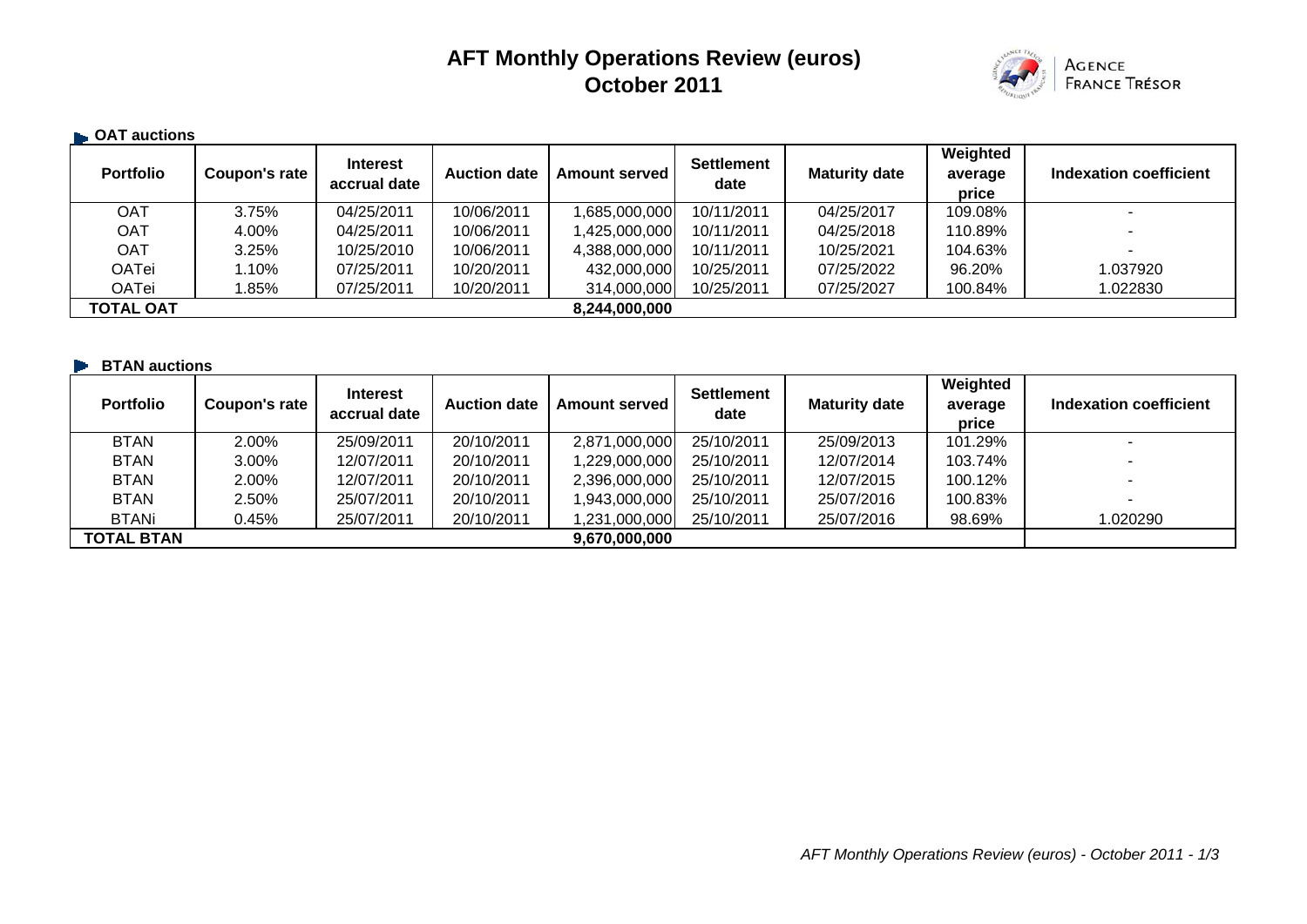| <b>BTF</b> auctions |                     |              |                      |                 |                      |                         |
|---------------------|---------------------|--------------|----------------------|-----------------|----------------------|-------------------------|
| <b>Portfolio</b>    | <b>Auction date</b> | Term (weeks) | <b>Amount</b>        | Settlement date | <b>Maturity date</b> | <b>Weighted average</b> |
|                     |                     |              | served ( <b>⊕</b> n) |                 |                      | rate $(\%)$             |
| <b>BTF</b>          | 10/03/2011          | 13           | 4,503                | 10/06/2011      | 01/05/2012           | 0.340                   |
| <b>BTF</b>          | 10/03/2011          | 28           | 2,036                | 10/06/2011      | 04/19/2012           | 0.491                   |
| <b>BTF</b>          | 10/03/2011          | 50           | 1,030                | 10/06/2011      | 09/20/2012           | 0.574                   |
| <b>BTF</b>          | 10/10/2011          | 12           | 3,804                | 10/13/2011      | 01/05/2012           | 0.503                   |
| <b>BTF</b>          | 10/10/2011          | 23           | 1,010                | 10/13/2011      | 03/22/2012           | 0.508                   |
| <b>BTF</b>          | 10/10/2011          | 27           | 1,503                | 10/13/2011      | 04/19/2012           | 0.538                   |
| <b>BTF</b>          | 10/10/2011          | 49           | 1,508                | 10/13/2011      | 09/20/2012           | 0.649                   |
| <b>BTF</b>          | 10/17/2011          | 13           | 4,505                | 10/20/2011      | 01/19/2012           | 0.431                   |
| <b>BTF</b>          | 10/17/2011          | 16           | 1,000                | 10/20/2011      | 02/09/2012           | 0.444                   |
| <b>BTF</b>          | 10/17/2011          | 26           | 1,004                | 10/20/2011      | 04/19/2012           | 0.553                   |
| <b>BTF</b>          | 10/17/2011          | 48           | 1,503                | 10/20/2011      | 09/20/2012           | 0.661                   |
| <b>BTF</b>          | 10/24/2011          | 12           | 4,528                | 10/27/2011      | 01/19/2012           | 0.696                   |
| <b>BTF</b>          | 10/24/2011          | 25           | 1,023                | 10/27/2011      | 04/19/2012           | 0.707                   |
| <b>BTF</b>          | 10/24/2011          | 31           | 1,027                | 10/27/2011      | 05/31/2012           | 0.716                   |
| <b>BTF</b>          | 10/24/2011          | 47           | 1,052                | 10/27/2011      | 09/20/2012           | 0.834                   |
| <b>BTF</b>          | 10/31/2011          | 13           | 4,531                | 11/03/2011      | 02/02/2012           | 0.560                   |
| <b>BTF</b>          | 10/31/2011          | 20           | 1,010                | 11/03/2011      | 03/22/2012           | 0.660                   |
| <b>BTF</b>          | 10/31/2011          | 28           | 2,015                | 11/03/2011      | 05/16/2012           | 0.687                   |
| TOTAL BTF           |                     |              | 38,592               |                 |                      |                         |